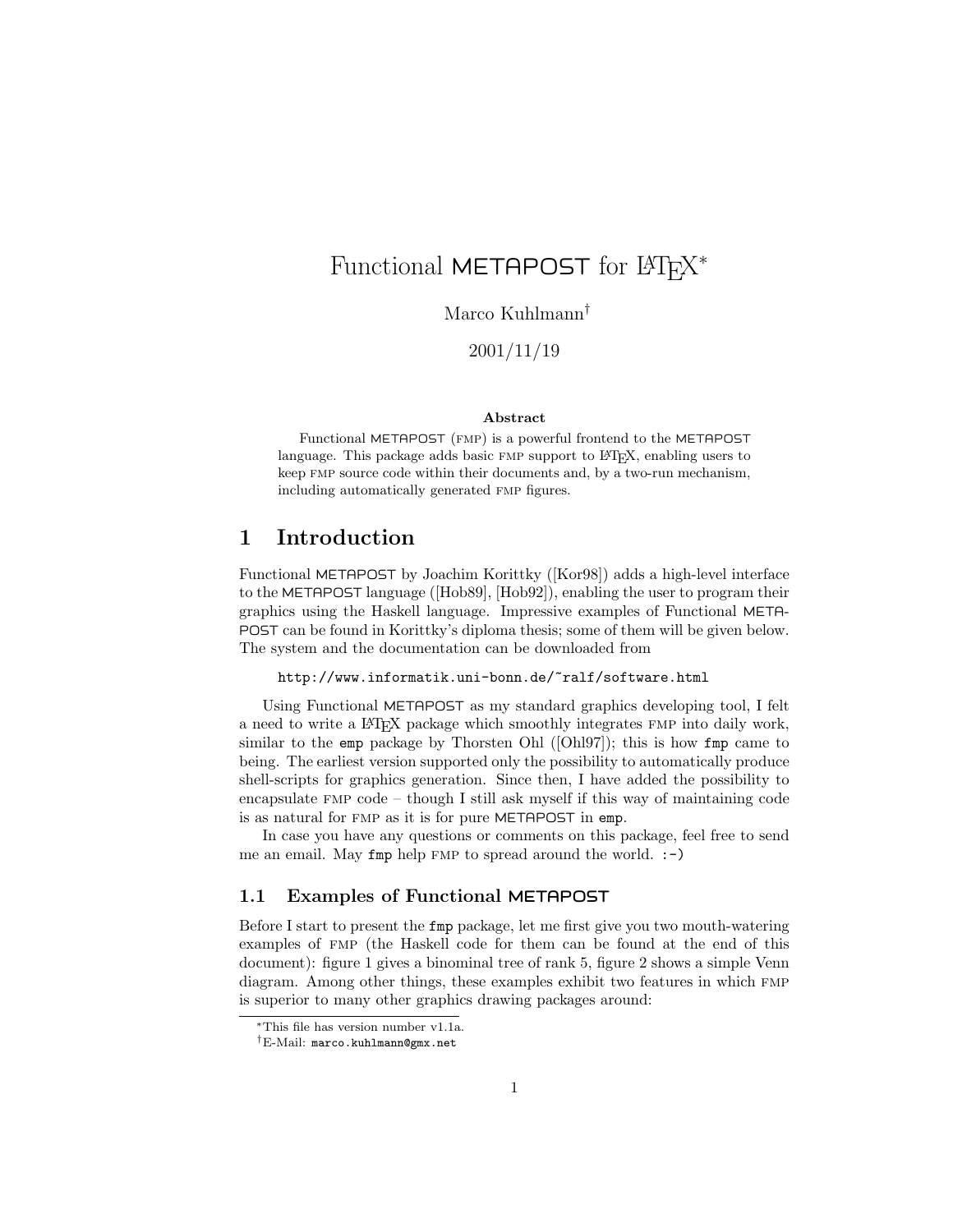

Figure 1: A binominal tree of rank 5

- By embedding METAPOST into the Haskell programming language, FMP gives the user (and especially users who have previous experience in functional programming) a great tool to program graphics on a very high-level level of abstraction. This not only helps you to focus on the logical structure rather than on layout questions, but also is especially important if you want to scale and re-use old material.
- fmp can be easily extended. For example, for figure 1, the core language has been augmented by tree drawing features, using much better algorithms than those of any other tree drawing package around. This is especially good news for computer scientists, who need trees very often, but did not yet have a package to draw them on such a level of abstraction.

To be able to use fmp, you need a Haskell interpreter, such as hugs, and the METAPOST program, which should be part of any somewhat complete distribution of LATEX. Having produced a Haskell source, you feed it into hugs and issue the generate command provided by fmp. This will translate your code into low-level METAPOST commands, and finally produce a ready-to use PostScript file.

#### 1.2 How this package works

Calling hugs and typing in the generation commands is a tedious job if you keep more than but a few illustrations around. This package offers the \fmpfigure



Figure 2: A Venn diagram (cf. figure 22 in [Hob92])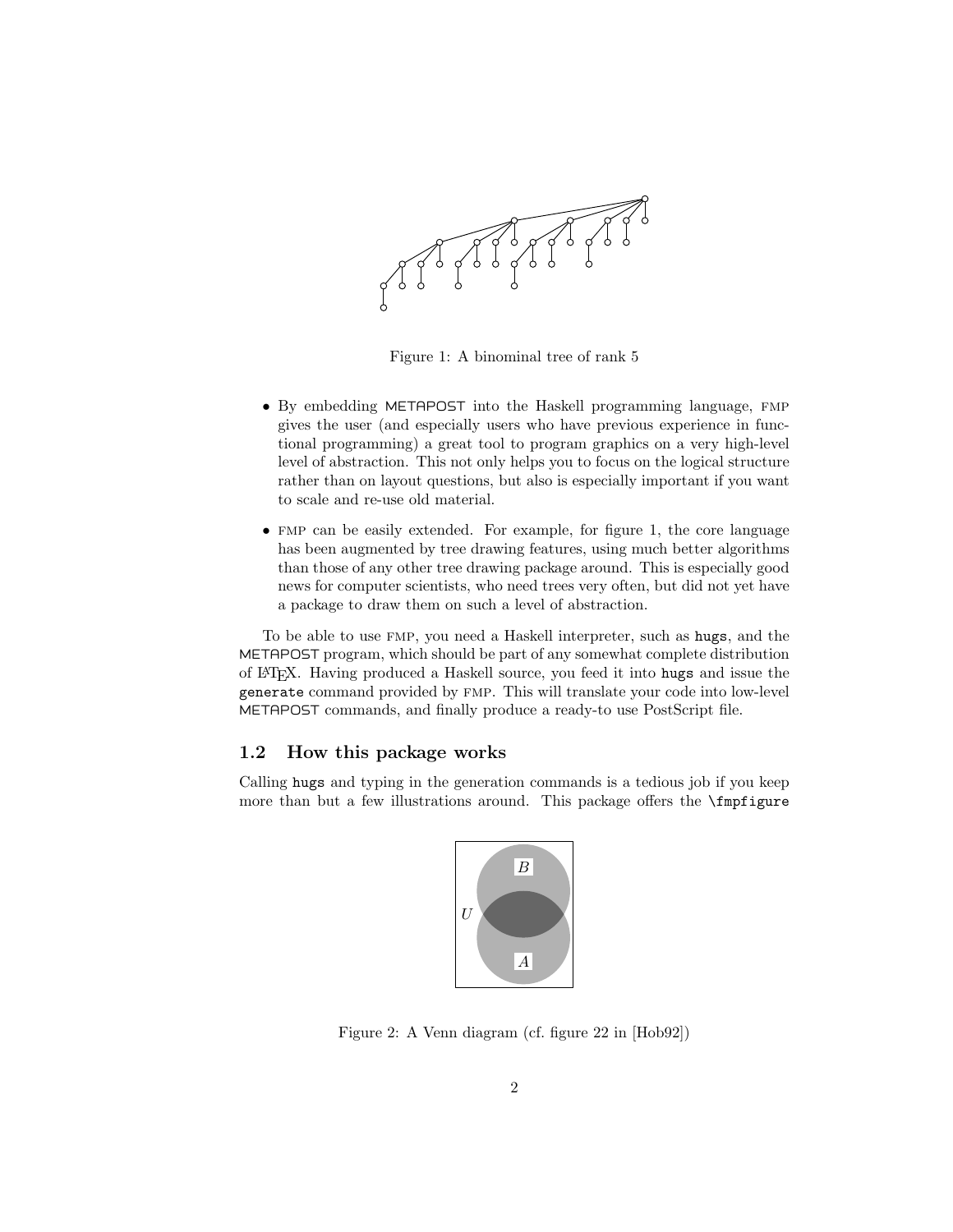command, which generates a shell script (at present, this only works for ∗n∗x), which you then can execute to have all the graphics files generated at once. At the next run of LATEX, these graphic files will appear at their proper positions. Besides, fmp enables you to store Haskell code within a LAT<sub>EX</sub> file, in case you want to have all the code for one document at one place.

### 2 Usage

#### 2.1 Including graphics

Using fmp to include graphics from some FMP source is straightforward. Let us assume that you keep two fmp figures (Haskell values) example1 and example2 in a file called fmp-doc.hs. A minimal document using the package to include these two figures would then look like this:

```
\documentclass{article}
\usepackage{fmp}
\fmpsourcefilename{fmp-doc}
\begin{document}
\fmpfigure{example1}
\fmpfigure{example2}
\end{document}
\end{verbatim}
```
\fmpfigure You include a figure into your LATEX document by using the \fmpfigure macro. It takes, as its mandatory argument, the string identifying the figure in the Haskell source, and creates a shell script containing all the hugs calls needed for the actual generation. After the shell script has been written, you can execute it and run LATEX again; if everything went right, the graphics file will appear at the place where you issued the **\fmpfigure** command.

> Any optional arguments to **\fmpfigure** will be passed to the graphicx package and interpreted as if they appeared together with a \includegraphics command. This allows you to change the visual appearance of the included figure (e. g., the size to which the figure shall be scaled). Refer to [Car99] for more information about possible paramters.

#### 2.2 Including code

fmp You can also store your fmp code in the same file than your LATEX source, included within the **fmp** environment. During compilation, the contents of this environment are written to an external file (see below).

#### 2.3 Changing file names

\fmpscriptfilename

- \fmpsourcefilename You can control the names of three different files:
- $\langle \text{Im}\rho \rangle$  the Haskell source ( $\langle \text{Im}\rho \rangle$  defaults to  $\langle \text{ion} \rangle$ .hs),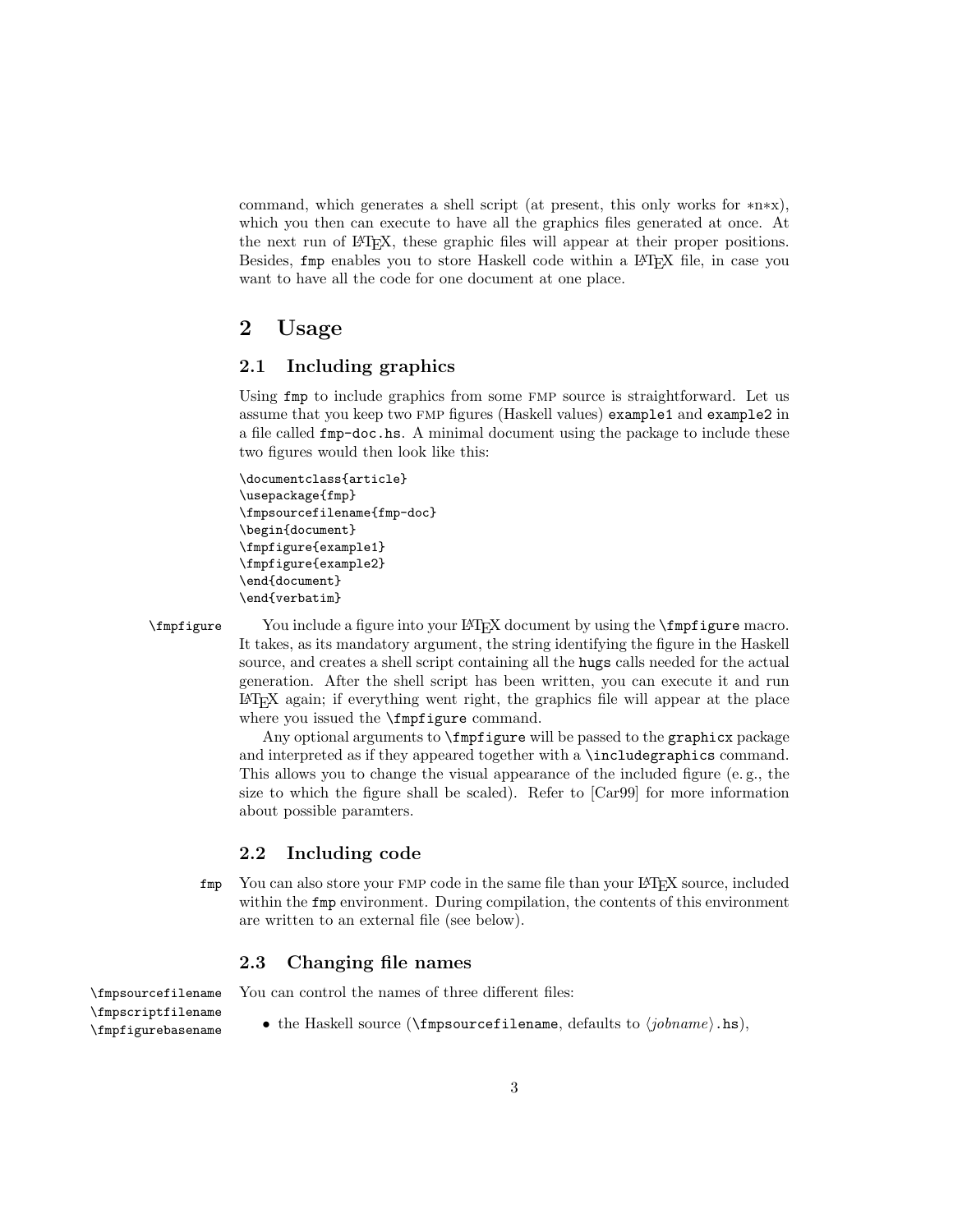- the shell script (\fmpscriptfilename, defaults to fmpgenerate.sh) and
- the graphics file base name (\fmpfigurebasename, defaults to fmpfigure), which is the base file name of the graphics files that will be generated by hugs. (An index number specifying their order in the document will be appended to this name.)

You can modify all three file names by calling the respective macros, each of which takes the new name as its argument.

#### 2.4 Preamble and postamble

\fmpsourcepreamble Before something is written to the source file or the shell script file, the package will output a *preamble* to that file. The source code preamble could contain everything from comments to Haskell module identifications and basic imports, while the shell script preamble should probably contain the line that calls hugs and tells it to input the rest of the file as comment. Have a sample run to see the default contents of the preamble. If you wish to change the text: you can set a new preamble by the \fmpsourcepreamble command, and you can append a new line to the current preamble calling \fmpaddtosourcepreamble. (Similar commands are available for the shell script preamble.) There is also a postamble, which is written as the very last thing to the source code or shell script.

> METAPOST uses the environment variable  $TEX$  to determine which T<sub>EX</sub> it has to call when generating labels etc. On many systems, this variable defaults to tex, which is certainly not what you want in conjunction with fmp. One common usage for the preamble therefore is to include a line like export TEX=latex (or something similar, depending on your shell) into the generation script.

#### 2.5 Graphics file formats

The graphicx package is used to handle the inclusion of generated fmp figures. If fmp is called from within pdflatex, graphicx is loaded with the pdftex driver option. In this case, the fall-back behaviour when encountering an  $\mathcal{F}_{\text{m}}$ command is to read the corresponding graphics file as mps (METAPOST output); it will then internally be converted to PDF by graphicx. When called from within normal latex, graphics files are handled as eps (encapsulated PostScript). You probably need to load a specific PostScript driver for graphicx in this case – do so by supplying fmp with the same package option that you would use for graphicx (see the graphicx user manual for further information on that).

#### Acknowledgements

The help of Ralf Hinze and the suggestions of Peter Bartke and Ferenc Wagner are gratefully acknowledged.

\fmpaddtosourcepreamble \fmpscriptpreamble \fmpaddtoscriptpreamble \fmpsourcepostamble \fmpaddtosourcepostamble \fmpscriptpostamble \fmpaddtoscriptpostamble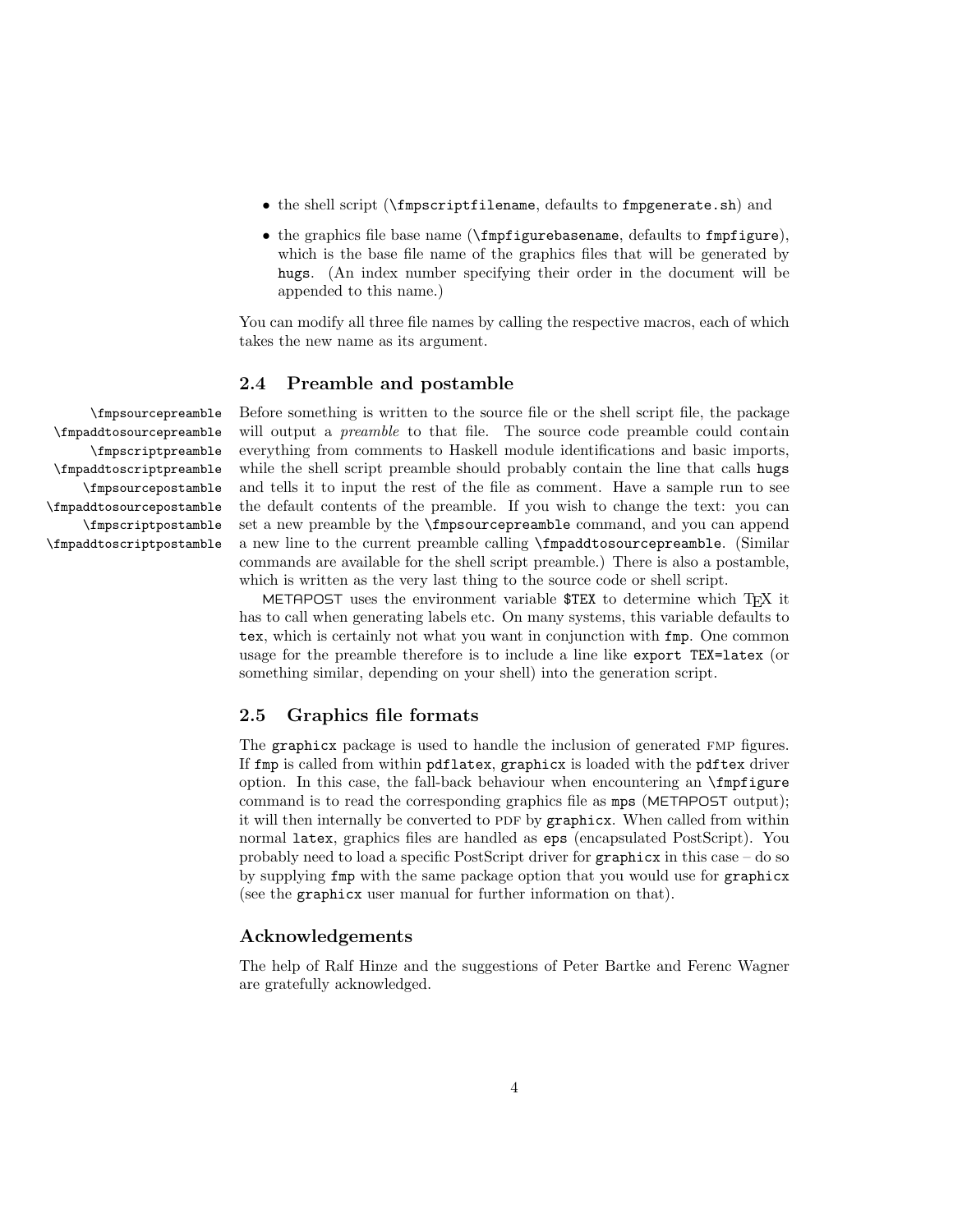## Source code for the examples

```
--
-- This is file 'fmp-doc.hs',
-- generated with the docstrip utility.
--
-- The original source files were:
--
-- fmp.dtx (with options: 'examples')
--
-- Example source code for the FMP package
--
module FMPDoc where
import FMP
import FMPTree
example1 = binom 5
   where
   ce = circle empty
   binom 0 = node \text{ ce } []binom n = node \text{ c} \text{ edge } \text{(binom i)}| i <- [(n-1), (n-2) \ldots 0]]
                    #setAlign AlignRight
\text{example2} = box (math "U" |||
                        ooalign [toPicture [cArea a 0.7,
                                           cArea b 0.7,
                                            cArea ab 0.4],
                                 bOverA])
   where
   chrea a c = toArea a #setColor cbOverA = column [math "B" #setBGColor white,
                           vspace 50,
                           math "A" #setBGColor white]
   a = transformPath (scaled 30) fullcircle
   b = transformPath (scaled 30 \& shifted (0, -30))
                   fullcircle
   ab = buildCycle a b
```
## References

- [Hob89] JOHN D. HOBBY: A METAFONT-like System with PostScript Output. TUGboat vol. 10, no. 2, pp. 505–512, 1989
- [Hob92] JOHN D. HOBBY: A User's manual for METAPOST. Computing Science Technical Report no. 162, AT&T Bell Laboratories, Murray Hill, New Jersey, 1992